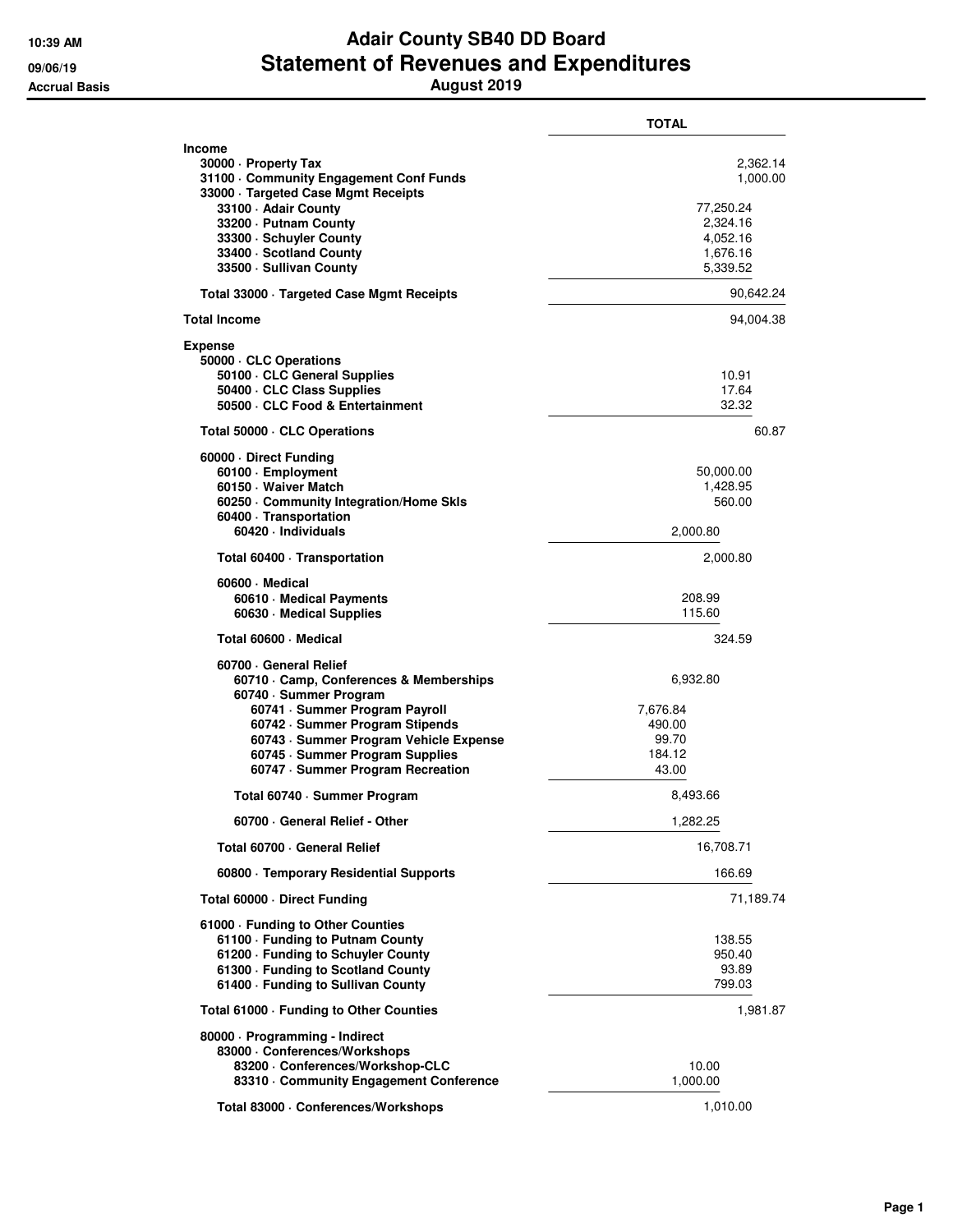## **10:39 AM Adair County SB40 DD Board 09/06/19 Statement of Revenues and Expenditures Accrual Basis August 2019**

|                                                                                                                                                                                                                                                                                                             | TOTAL                                                                                                    |
|-------------------------------------------------------------------------------------------------------------------------------------------------------------------------------------------------------------------------------------------------------------------------------------------------------------|----------------------------------------------------------------------------------------------------------|
| 85000 · Employee Travel<br>71150 · TCM Adair Mileage<br>72150 · TCM Putnam Mileage<br>73150 · TCM Schuyler Mileage<br>74150 · TCM Scotland Mileage<br>75150 · TCM Sullivan Mileage<br>85000 · Employee Travel - Other                                                                                       | 711.66<br>197.78<br>142.68<br>71.92<br>335.82<br>261.41                                                  |
| Total 85000 · Employee Travel                                                                                                                                                                                                                                                                               | 1,721.27                                                                                                 |
| 87000 Office Expenses<br>87100 · Office Supplies<br>87110 Office Supplies-Country Club<br>87120 Office Supplies-McPherson                                                                                                                                                                                   | 23.24<br>524.03                                                                                          |
| Total 87100 · Office Supplies                                                                                                                                                                                                                                                                               | 547.27                                                                                                   |
| 87200 Dostage<br>87210 · Postage-General<br>87220 · Postage-TCM                                                                                                                                                                                                                                             | 165.00<br>110.00                                                                                         |
| Total 87200 · Postage                                                                                                                                                                                                                                                                                       | 275.00                                                                                                   |
| 87450 · Employee Retention/Appreciation<br>87700 · Building Maintenance<br>87710 · Janitorial                                                                                                                                                                                                               | 114.86                                                                                                   |
| 87711 · Janitorial-Country Club<br>87712 · Janitorial-McPherson                                                                                                                                                                                                                                             | 814.60<br>503.55                                                                                         |
| Total 87710 - Janitorial                                                                                                                                                                                                                                                                                    | 1,318.15                                                                                                 |
| 87720 · Lawn Care<br>87721 - Lawn Care-Country Club<br>87722 - Lawn Care-McPherson                                                                                                                                                                                                                          | 150.00<br>45.00                                                                                          |
| Total 87720 - Lawn Care                                                                                                                                                                                                                                                                                     | 195.00                                                                                                   |
| Total 87700 · Building Maintenance                                                                                                                                                                                                                                                                          | 1,513.15                                                                                                 |
| 87800 · Software & Technology<br>87820 · Soft & Tech-McPherson<br>87800 · Software & Technology - Other                                                                                                                                                                                                     | 8,500.00<br>3,150.00                                                                                     |
| Total 87800 · Software & Technology                                                                                                                                                                                                                                                                         | 11,650.00                                                                                                |
| Total 87000 · Office Expenses                                                                                                                                                                                                                                                                               | 14,100.28                                                                                                |
| 87500 · Personnel<br>51000 · CLC Personnel<br>51100 · CLC Center Salary Expense                                                                                                                                                                                                                             | 5,601.88                                                                                                 |
| Total 51000 · CLC Personnel                                                                                                                                                                                                                                                                                 | 5,601.88                                                                                                 |
| 66000 · Payroll Expenses<br>66500 · Salary Sick<br>66700 · Salary Vacation<br>66000 · Payroll Expenses - Other                                                                                                                                                                                              | 1,493.95<br>4,464.62<br>6,509.91                                                                         |
| Total 66000 · Payroll Expenses                                                                                                                                                                                                                                                                              | 12,468.48                                                                                                |
| 70300 · TCM Admin Salary<br>71110 · TCM Adair Salary Expense<br>71115 · TCM Adair Overtime<br>72110 · TCM Putnam Salary Expense<br>73110 · TCM Schuyler Salary Expense<br>74110 · TCM Scotland Salary Expense<br>75110 · TCM Sullivan Salary Expense<br>87510 · Salary Expense<br>87540 · Employee Benefits | 9,850.43<br>26,241.89<br>34.71<br>1,824.74<br>3,237.11<br>1,183.02<br>3,543.02<br>12,857.78<br>22,948.19 |
|                                                                                                                                                                                                                                                                                                             |                                                                                                          |

**Total 87500 · Personnel 99,791.25**